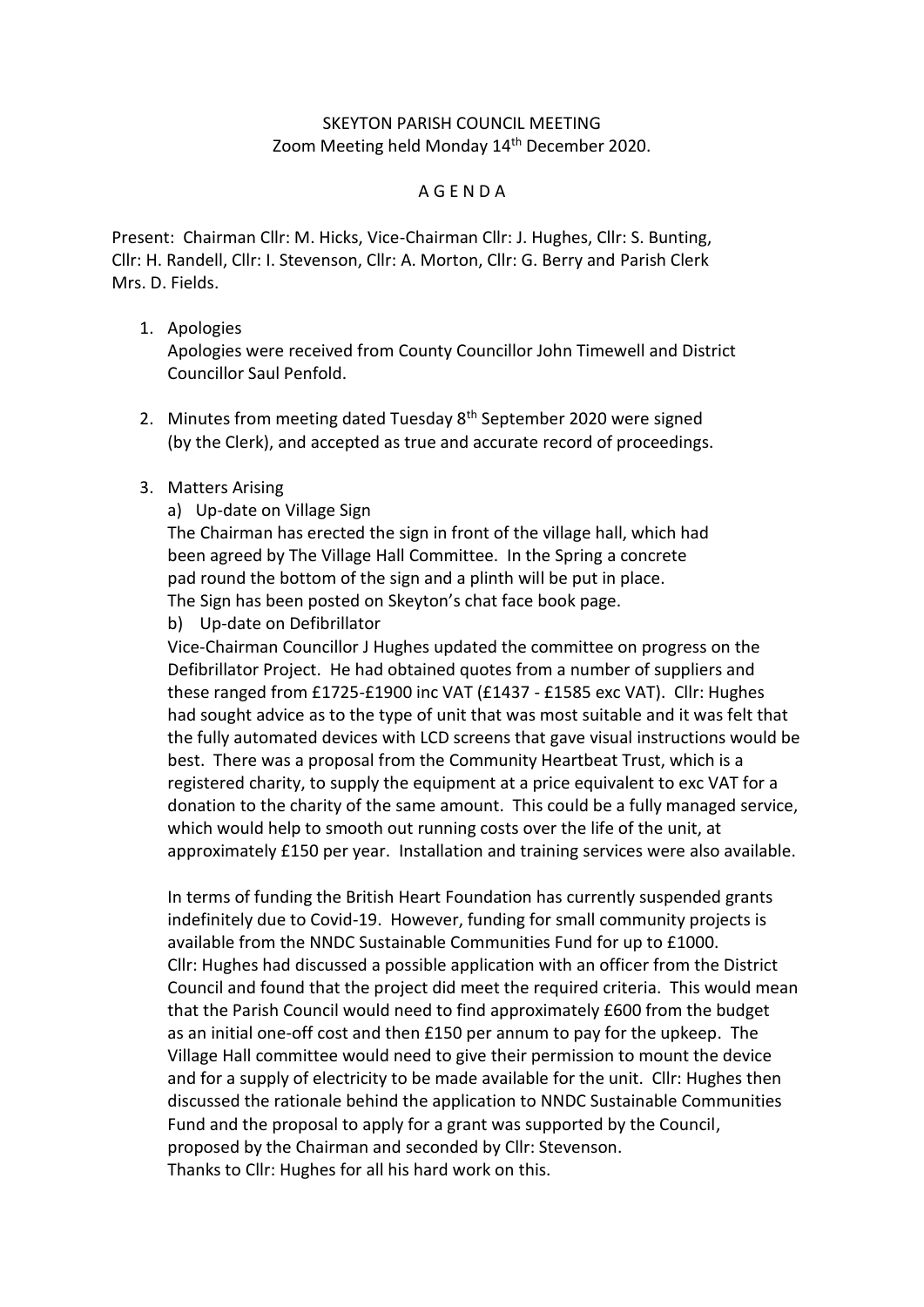c) Up-dating Skeyton's Emergency Plan

Clerk to u-date above as this has not been done since 2017.

- 4. Correspondence
	- a) A survey has been received from Anglian (Eastern) Regional Flood and Coastal Committee asking the Parish Council if they are aware of any Flooding issues in Skeyton. The only flooding likely in Skeyton is excess water from the fields. Clerk to complete survey and return.
	- b) Vattenfall up-date see [info@norfolkvanguard.co.uk](mailto:info@norfolkvanguard.co.uk)
	- c) Census day is March 21<sup>st</sup> 2021, Clerk has registered Skeyton.
	- d) Norfolk ALC has become a Co-operative and is asking for a representative from Town and Parish Councils to join them. Cllr: I. Stevenson has agreed to be Skeyton's. Clerk has informed NALC. It was agreed by the Council that Cllr: Stevenson would be paid mileage for meetings attended ie £18.00
- 5. Planning
	- a) Autumn Newsletter 2020 has been received go to [https://www.north-norfolk.gov.uk/tasks/planning-policy/local-plan-n](https://www.north-norfolk.gov.uk/tasks/planning-policy/local-plan-)ewsletters to read latest planning policies.
	- b) PF/20/2017 Primrose Farm, Parish Council had no objections to these plans.
	- c) PU/20/2117 Barn at Willow Farm, Parish Council had no objections to these
- 6. Finance
	- a) Bank Statement stands at £1,717. 06
	- b) Second Half of Precept for 2020-21 has been received £550.00
	- c) Precept for 2021-22 to remain the same £1,100.00 (this was proposed by Cllr: Hughes and seconded by Cllr: I. Stevenson)
	- d) NALC Pay award for the Parish Clerk of 25p per hour was accepted.
	- e) Bottle Bank. So far this year the Bottle Bank has cost the Council £47.88. £94.16 has been re-claimed from NCC + £93.26 which has just been received. Making an overall profit of £139.54.
	- f) Cheques to be signed later –, Skeyton Churchyard and Skeyton Village Hall.
	- g) Clerk's Wages + Tax.
- 7. Highways
	- a) A reply from Justin le-May regarding the road from Black Horse Crossroads to Beech Farm has been received. The reply states that the last surface dressed in 2012 under site No E/144B. Referring to the current list of local North 2 surfacing sites it will be submitted for 2021/22. Clerk to write again asking if a structural survey of the foundations of this banked stretch of highway could be carried out. We believe that, apart from periodic attention to the surface, no structural work has been carried out for decades. You will notice if you drive along this road that serious undulations have developed that could lead to dangerous situations and possibly accidents. Then road is a bus route and is frequently used by heavy lorries.